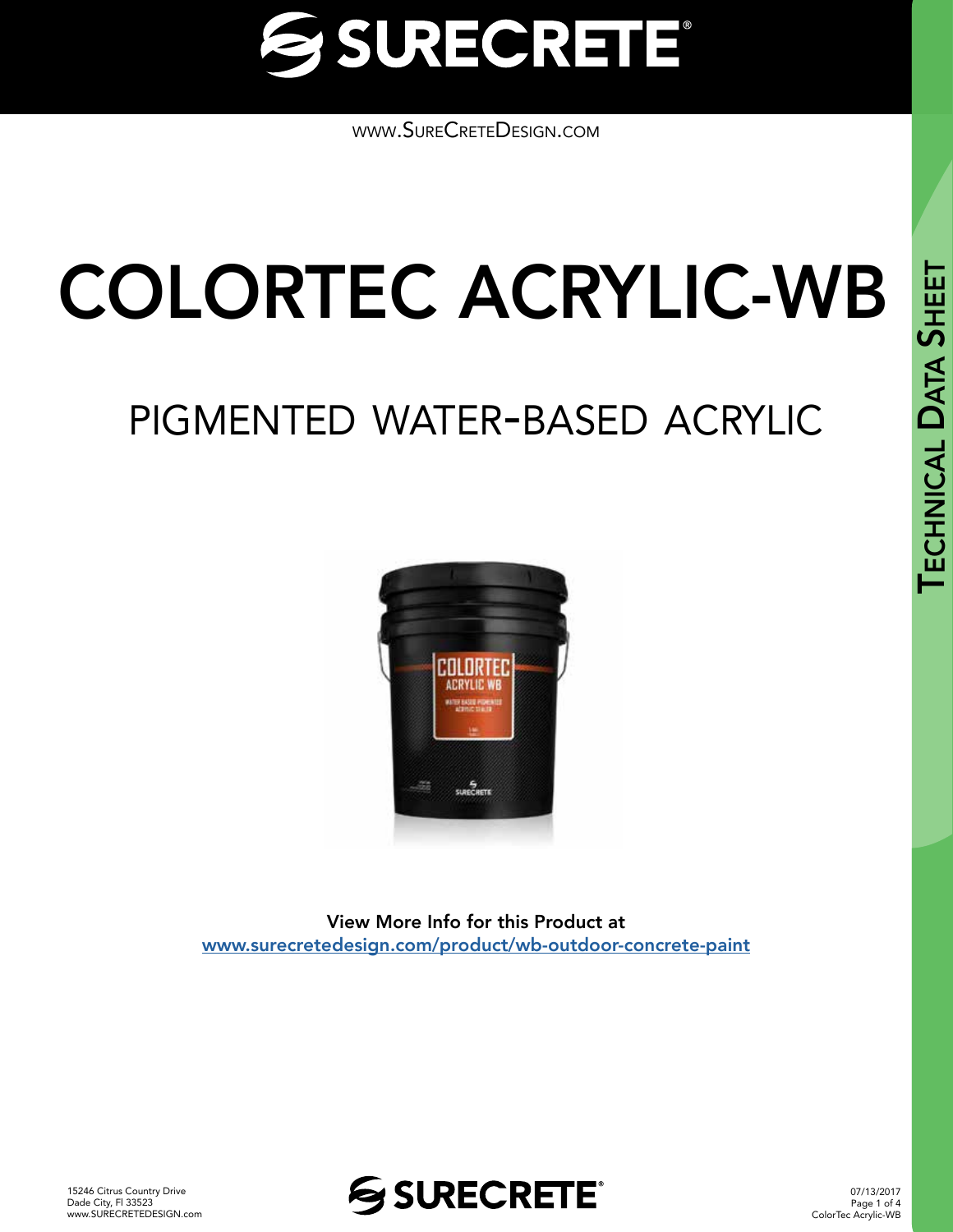# ColorTec Acrylic-wb

## Pigmented Water Based Acrylic

#### **DESCRIPTION**

*ColorTec Acrylic-WB™* is a 30% solids, water based, low VOC (<50 g/L), strong binding, color, satin acrylic sealer for Sure-Crete overlays or any cement based product. This product contains a hybrid, self-cross-linking, acrylic resin with built-in water repellence and tenacious penetration and adhesion. It contains no wax or silicone additives. Pigments are specifically formulated for UV stability, will not blush, and retain long gloss retention. *ColorTec Acrylic-WB* is non-flammable and environmentally safe.

#### SURFACE PREP

The principles for surface preparation for *ColorTec Acrylic-WB* are aligned with other coating systems placed on concrete or cement based overlays, the substrate must be:

1. Clean: The surface must be free of dust, dirt, oil, grease, paints, glues, non- acrylic sealers, curing agents, efflorescence, chemical contaminants, rust, algae, mildew and other foreign matter that may serve as a bond breaker.

2. Cured: Any concrete must be sufficiently cured to have complete hydration, approximately 28 days depending on temperatures & humidity. Cement based overlays typically cure sufficiently within 2 – 3 days.

3. Sound: No system should be placed on concrete or cement based overlay that is flaking or spalling. If the surface is delaminating, then diamond grinding, shot blasting, or other mechanical means should be used to remove the delaminating areas.

4. Profiled: Proper profile should follow the standard established by the International Concrete Repair Institute (ICRI) Technical Guideline no. 03732 for Concrete Surface Profile (CSP). The established profile is categorized as CSP-1.

The most common means to properly profile many concrete slabs (especially exterior slabs) is through the use a pressure washer equipped with a turbo-tip and *SCR* (see *SCR* TDS). In one step *SCR* profiles, cleans, and provides a measure of degreasing. Some concrete slabs that are hard troweled may require more aggressive profiling through diamond grinding or shot blasting.

Customarily cement based overlays do not require profiling.

#### *Recoats*

*Pigmented WB* may serve as an excellent choice to reseal or refresh an existing decorative concrete project. The surface should be cleaned with a pressure washer and *SCR* (see *SCR* TDS).

a) Any old, loose and flaky sealer that is still present must be removed.

• Chemically: *Fast-Strip Plus, Enviro-Strip* (see appropriate TDS), or other commercial stripper.

• Mechanically: diamond grinding or shot blasting

b) This product should only recoat an existing water based acrylic. Determine a substrate's unknown existing sealer by placing a



#### PACKAGING

1 gal. (3.8 L) pail 5 gal. (18.9 L) pail 55 gal. (208 L) drum

#### **COLORS**

30 – standard colors 228 – *On-Demand* colors

#### COVERAGE

Varies upon substrate: approximately 160 - 200 ft<sup>2</sup> per gal., per coat (14.9 - 18.6 m² per 3.8 L, per coat) 8 – 10 mils wet; 2.4 – 3 mils cured.

#### SHELF LIFE

Under normal, moisture free conditions 12 months for unopened container.

paper towel saturated with xylene over a small area. Cover the towel with plastic and allow it to remain in place for 15 minutes. Solvent based acrylic may feel slippery to the touch, but water based acrylic turns into a slimy mess that can be scraped off easily.

c) Before recoating, prepare on-site a small test area on the intended substrate to establish compatibility and avoid delamination.

d) Recoat applications may be complete with a single coat, always evaluate surface to see if a second coat is needed. Best performance is achieved through thin coat(s).

#### APPLICATION

#### *Planning*

1. Provide for ventilation so that vapors do not accumulate if spraying product.

2. Select appropriate PPE (personal protection equipment). Use of a NIOSH approved respirator may be required in confined area or if spraying. Refer to SDS.

*Mask* all areas requiring protection.

#### *Temperature / weather*

1. Avoid application on extremely cold or hot days or during wet, foggy weather.

2. Apply with ambient and surface temperatures ranging above 50°F (10°C) and below 90°F (32°C) and that will remain within ranges for at least 24 hours following application.

3. Do not apply outside if precipitation is forecast within 24 hours of application.

4. Substrate must be dry throughout all steps.

#### *Mixing*

Mechanically mix with "Jiffy" style mixer blade for 3 minutes at medium speed for complete dispersal of pigments. Use caution not to entrain air during mixing.

#### *First coat*

*Rolling* 

1. Utilize a bucket grid to apply in a thin film.



07/13/2017 Page 2 of 4 ColorTec Acrylic-WB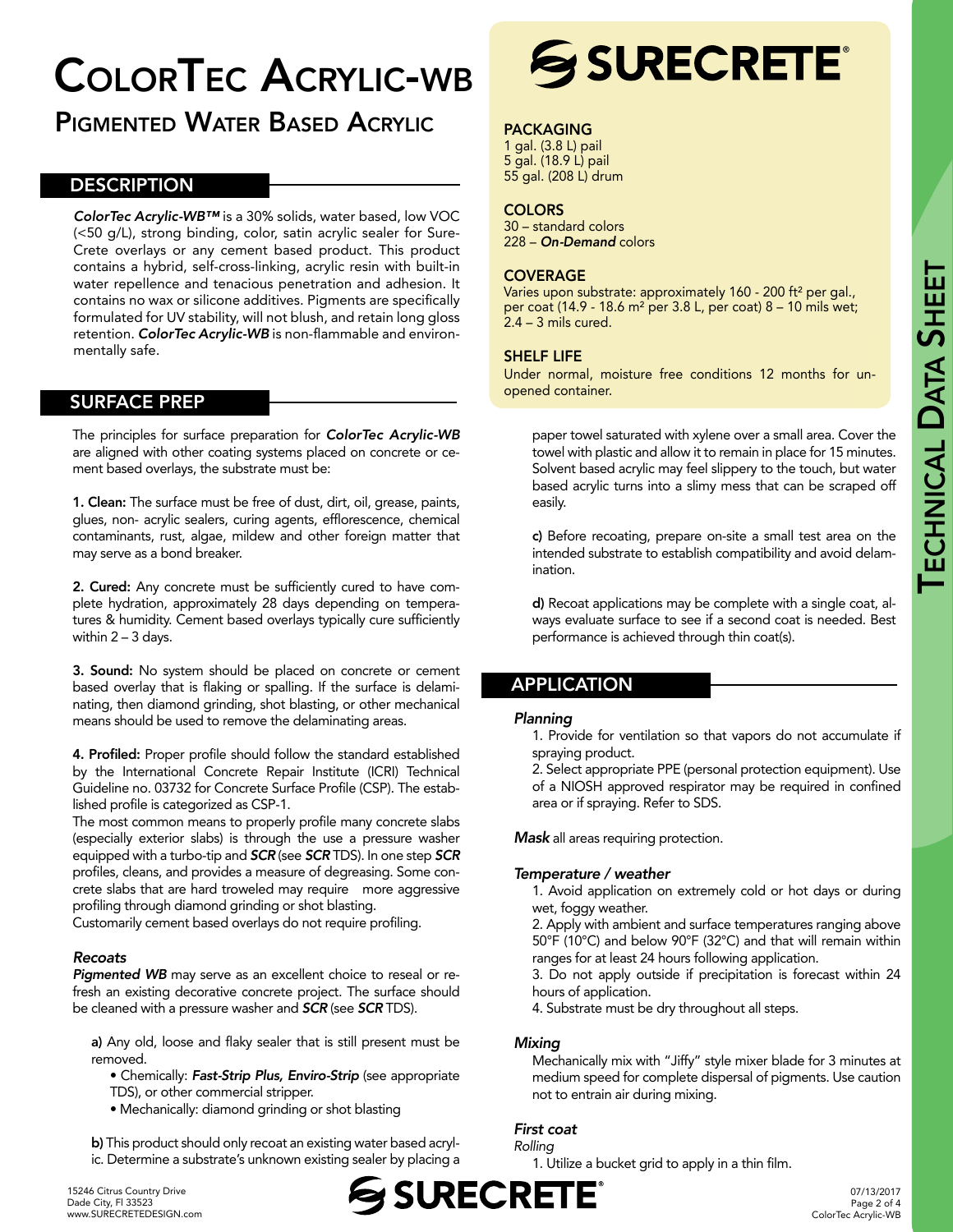2. Roller covers require a solvent resistant core.

3. The correct nap size varies due to texture. For example ¾" is recommended for heavy textured patterns, while ¼" mohair is recommended for very smooth surfaces.

4. Do not allow puddling.

5. Exercise care to eliminate roller tracks through back rolling.

#### *Airless Spraying*

1. Airless sprayer should be capable of a minimum .5 gpm discharge.

- 2. Tip size should be approximately .015" .019" with 65° fan.
- 3. For horizontal surface utilize an 8" 10" extension.
- 4. Maintain a wet edge between passes.

#### *Pump-up Sprayer*

1. Select solvent resistant sprayer.

2. Select fan or cone tip as preferred that can pass 30% solids product.

3. Have sufficient tips on hand to allow clean-up that will not interrupt application.

4. If necessary, backroll sprayed area to lay product flat.

When first coat is able to be walked on, it may receive a second coat. To accomplish complete hide (i.e. complete and even color coverage) a second coat is desired. Customarily two thin coats achieve best performance.

#### *Second Coat*

Applies identical to first coat. Allow 24 hours cure time prior to foot traffic. Allow 72 hours cure time prior to vehicular traffic.

#### SLIP RESISTANCE

Two recognized US agencies have issued directives on minimum coefficient of friction, OSHA (Occupational Safety and Health Administration) and Department of Justice through the ADA (Americans with Disabilities Act). ADA is the more stringent of the two. ADA directs that accessible walkways have a minimum coefficient of friction of 0.6. Ramps have been directed to be 0.8. The applicator assumes the responsibility to meet these standards. Areas that may become wet, oily, or greasy require special attention. Refer to *SureGrip (Additive)* TDS and its accompanying coefficient of friction table.

#### SUITABILITY SAMPLE

Due to condition specific sites, always prepare an adequate number of test areas. Wear protection system and aesthetic suitability for products' intended use should be included. On site sample approval is especially critical on substantial, heavy traffic situation, custom coloration, and desired hide.

#### CLEAN-UP

Before *ColorTec Acrylic-WB* dries; spills and tools can be cleaned up with water.

#### DISPOSAL

Contact your local government household hazardous waste coordinator for information on disposal of unused product.

#### **LIMITATIONS**

• For use by trained professionals that have read the complete SDS.

• Product performs best upon a concrete slab that has no ponding of standing water.

• When masking use caution while taping to a floor that is not completely cured, especially at edges, as delamination may occur.

• Protect from metal wheel traffic and some furniture where point of contact may be damaging.

• Chemicals used in tire manufacturing may be detrimental to all sealers from vehicular parking.

#### WARRANTY

Warranty of this product, when used according to the directions, is limited to refund of purchase price, or replacement of product (if defective), at manufactures/seller's option. SureCrete Design Products shall not be liable for cost of labor or direct and/or incidental consequential damages.

#### CAUTIONS

KEEP OUT OF REACH OF CHILDREN. Product is flammable. Avoid sources of ignition. Keep areas ventilated to prevent the accumulation of vapors. Inhalation: Use NIOSH approved respirator for organic vapors. Skin Contact: Skin contact may cause irritation. Remove contaminated clothing and wash affected skin with soap and water. Launder clothing before reuse. If symptoms persist, seek medical attention. Eyes: Wear safety eye protection when applying. If contact occurs, flush eyes with water for 15 minutes, seek medical attention.

#### DESCRIPTIVE DATA

Appearance (cured) Color satin Appearance (wet) Color Water Resistance **Excellent**, beads water Mechanical Stability Excellent Light Stability Excellent Solids 30% Diluent Hydrocarbons Storage Stability 1 year Odor Slight ammonia / banana Application Temperature 50°F – 90°F (10° - 32°C) VOC content <50 g/L

07/13/2017 Page 3 of 4 ColorTec Acrylic-WB